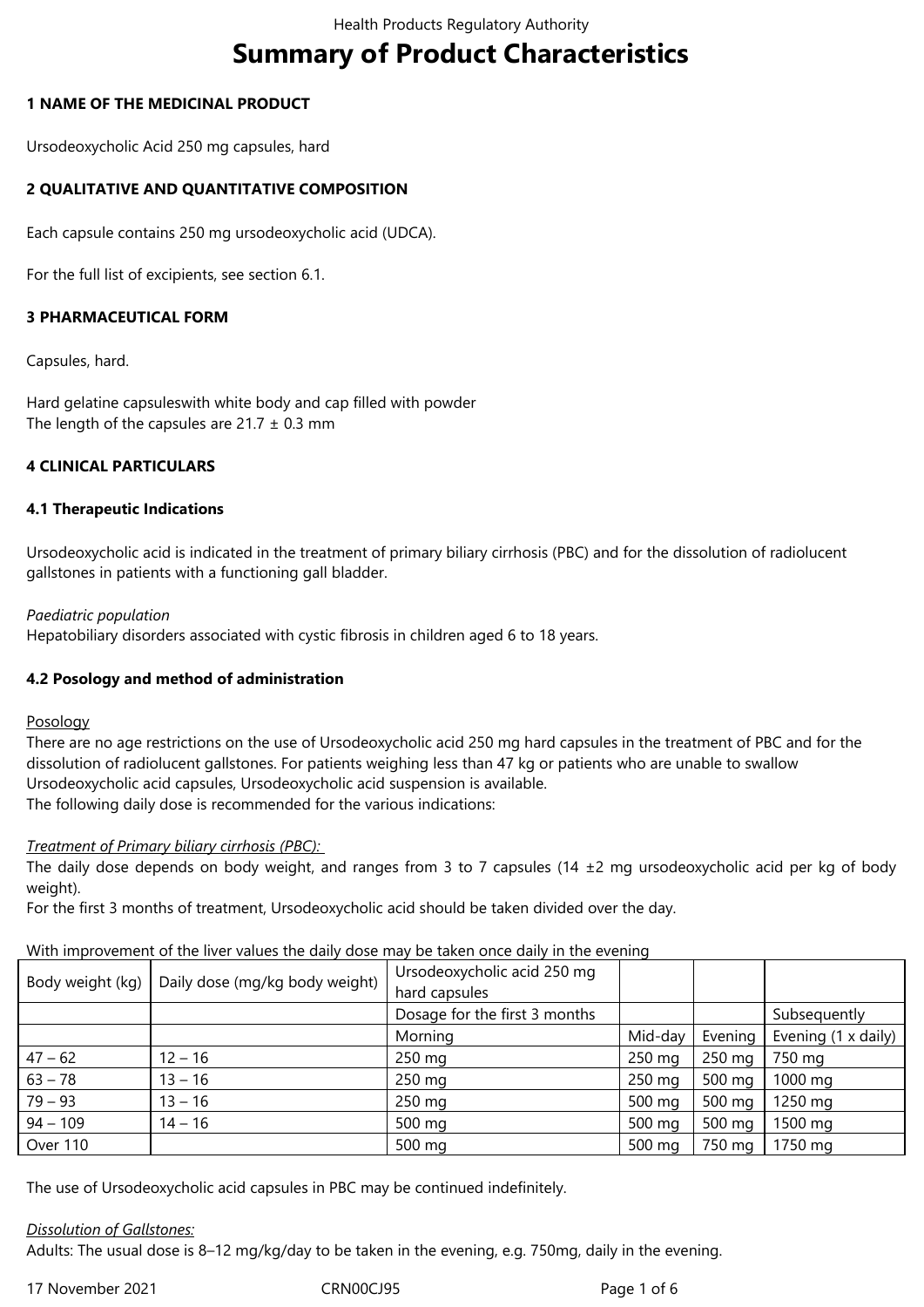#### Health Products Regulatory Authority

The time required for dissolution of gallstones is likely to range from 6 to 24 months depending on stone size and composition.

Follow-up cholecystograms or ultrasound investigation may be useful at 6 month intervals until the gallstones have disappeared.

Treatment should be continued until 2 successive cholecystograms and/or ultrasound investigations 4-12 weeks apart have failed to demonstrate gallstones. This is because these techniques do not permit reliable visualisation of stones less than 2mm in diameter. The likelihood of recurrence of gallstones after dissolution by bile acid treatment has been estimated as up to 50% at 5 years. The efficiency of Ursodeoxycholic acid in treating radio-opaque or partially radio-opaque gallstones has not been tested but these are generally thought to be less soluble than radiolucent stones. Non-cholesterol stones account for 10-15% of radiolucent stones and may not be dissolved by bile acids.

#### *Elderly*

There is no evidence to suggest that any alteration in the adult dose is needed but the relevant precautions should be taken into account

#### *Paediatric population*

Cholesterol rich gallstones and PBC are very rare in children but when they occur, dosage should be related to bodyweight. There are no adequate data on the efficacy and safety in this population.

#### Hepatobiliary disorders associated with cystic fibrosis:

Children with cystic fibrosis aged 6 to 18 years: 20 mg/kg/day in 2-3 divided doses, with a further increase to 30 mg/kg/day if necessary.

| Body weight (kg) | Daily dose (mg/kg body weight) | Ursodeoxycholic acid 250 mg hard capsules |         |         |
|------------------|--------------------------------|-------------------------------------------|---------|---------|
|                  |                                | Morning                                   | Mid-day | Evening |
| $20 - 29$        | $17 - 25$                      | 250 mg                                    |         | 250 mg  |
| $30 - 39$        | $19 - 25$                      | 250 mg                                    | 250 mg  | 250 mg  |
| 40-49            | $20 - 25$                      | 250 mg                                    | 250 mg  | 500 mg  |
| $50 - 59$        | $21 - 25$                      | 250 mg                                    | 500 mg  | 500 mg  |
| 60-69            | $22 - 25$                      | 500 mg                                    | 500 mg  | 500 mg  |
| 70-79            | $22 - 25$                      | 500 mg                                    | 500 mg  | 750 mg  |
| 80-89            | $22 - 25$                      | 500 mg                                    | 750 mg  | 750 mg  |
| 90-99            | $23 - 25$                      | 750 mg                                    | 750 mg  | 750 mg  |
| 100-109          | $23 - 25$                      | 750 mg                                    | 750 mg  | 1000 mg |
| >110             |                                | 750 mg                                    | 1000 mg | 1000 mg |

# Method of administration

The capsules should be swallowed whole with water. Care should be taken to ensure that they are taken regularly.

# **4.3 Contraindications**

Hypersensitivity to the active substance or to any of the excipients listed in section 6.1.

Ursodeoxycholic acid 250 mg hard capsules should not be used in patients with:

- Hypersensitivity to bile acids
- Acute inflammation of the gall bladder or the biliary tract
- Occlusion of the biliary tract (occlusion of the common bile duct or a cystic duct)
- Frequent episodes of biliary colic
- Radio-opaque calcified gallstones
- Impaired contractility of the gall bladder

When used in hepatobiliary disorders associated with cystic fibrosis in children aged 6 to 18 years.

- Unsuccessful portoenterostomy or without recovery of good bile flow in children with biliary atresia.

# **4.4 Special warnings and precautions for use**

Ursodeoxycholic acid capsules should be taken under medical supervision.

During the first 3 months of treatment, liver function parameters ASAT (SGOT), ALAT (SGPT) and γ-GT should be monitored by the physician every 4 weeks, thereafter every 3 months. Apart from allowing for identification of responders and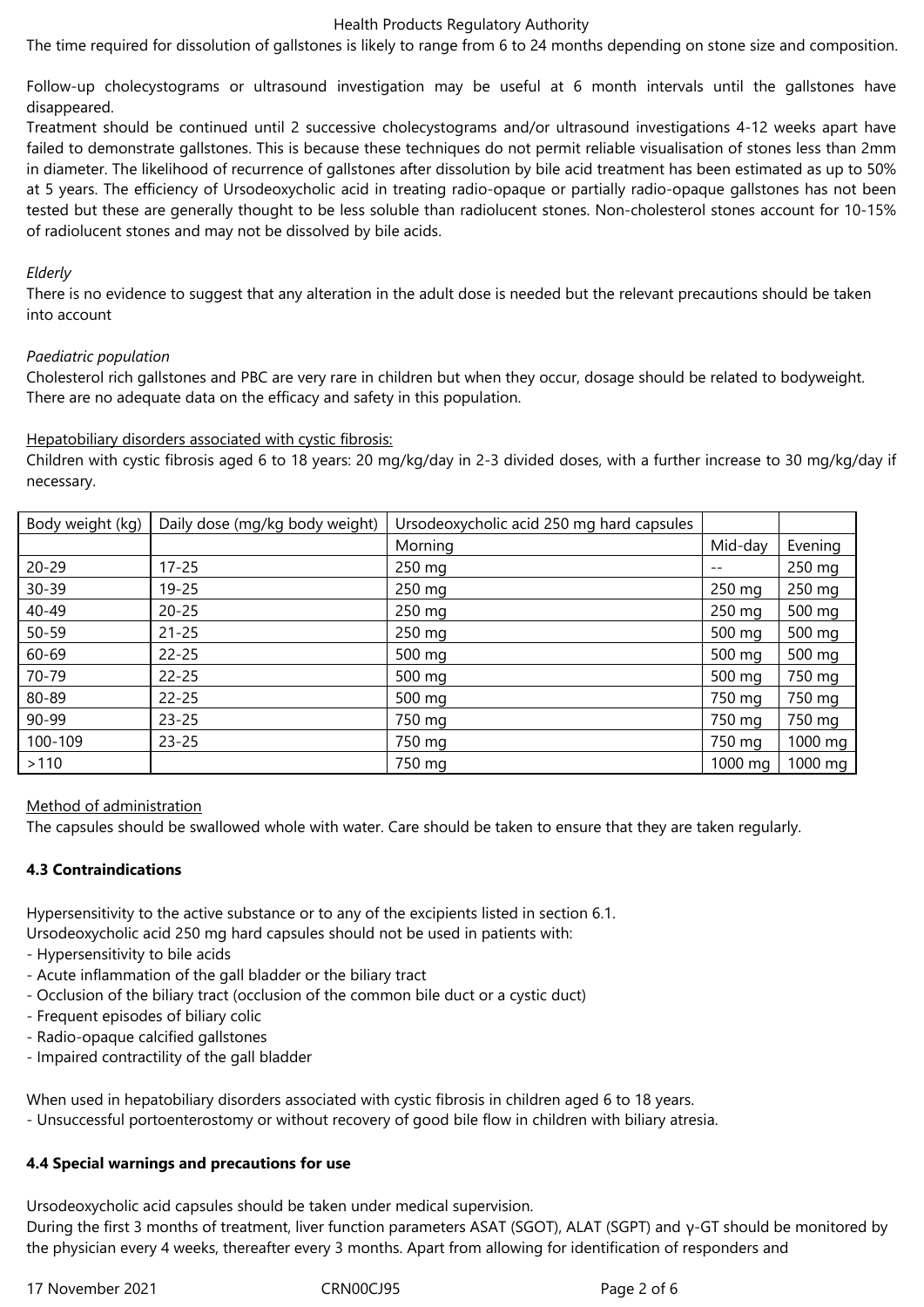#### Health Products Regulatory Authority

non-responders in patients being treated for primary biliary cirrhosis, this monitoring would also enable early detection of potential hepatic deterioration, particularly in patients with late stage primary biliary cirrhosis.

#### *When used for dissolution of cholesterol gallstones:*

In order to assess therapeutic progress and for timely detection of any calcification of the gallstones, depending on stone size, the gall bladder should be visualised (oral cholecystography) with overview and occlusion views in standing and supine positions (ultrasound control) 6-10 months after the beginning of treatment.

If the gall bladder cannot be visualised on X-ray images, or in cases of calcified gallstones, impaired contractility of the gall bladder or frequent episodes of biliary colic, Ursodeoxycholic acid should not be used.

Female patients taking Ursodeoxycholic acid in order to dissolve gallstones should use effective non-hormonal contraceptives as hormonal oral-contraceptives may increase biliary lithiasis (see section 4.5 and 4.6).

#### *When used for treatment of late stage of primary biliary cirrhosis:*

In very rare cases decompensation of hepatic cirrhosis has been observed, which partially regressed after the treatment was discontinued.

In rare cases in patients with primary biliary cirrhosis the clinical symptoms may worsen at the beginning of treatment, e.g. the itching may increase. Should this occur, therapy should be reduced to 250 mg capsule daily, and the therapy gradually increased to the recommended daily dose, as described in section 4.2.

If diarrhoea occurs, the dose must be reduced and in cases of persistent diarrhoea, the therapy should be discontinued.

#### **4.5 Interaction with other medicinal products and other forms of interactions**

Ursodeoxycholic acid should not be administered concomitantly with colestyramine, colestipol or antacids containing aluminium hydroxide and/or smectite (aluminium oxide), because these preparations bind ursodeoxycholic acid in the intestine and thereby inhibit its absorption and efficacy. Should the use of a preparation containing one of these substances be necessary, it must be taken at least 2 hours before or after Ursodeoxycholic acid.

Ursodeoxycholic acid can affect the absorption of ciclosporin from the intestine. In patients receiving ciclosporin treatment, blood concentrations of this substance should therefore be checked by the physician and the ciclosporin dose adjusted if necessary.

Due to the effect of UDCA on the secretion of bile acids there is a theoretical possibility that the absorption of other lipophilic substances could be affected.

In certain rare cases Ursodeoxycholic acid can reduce the absorption of ciprofloxacin.

Ursodeoxycholic acid has been shown to reduce the plasma peak concentrations Cmax and the area under the curve (AUC) of the calcium antagonist nitrendipine in healthy volunteers. Close monitoring of the outcome of concurrent use of nitrendipine and UDCA is recommended. An increase of dose may be necessary. An interaction with a reduction of the therapeutic effect of dapsone was also reported. These two interactions in addition to shown *in vitro* interaction could be explained by enzyme induction with CYP3A4. However, no induction was observed in a well-designed interaction study with budesonide.

Oestrogenic hormones and blood cholesterol lowering agents such as clofibrate increase hepatic cholesterol secretion and may encourage biliary lithiasis, which is a counter-effect to ursodeoxycholic acid used for dissolution of gallstones.

A clinical study on healthy volunteers with concomitant use of UDCA (500 mg/day) and rosuvastatin (20 mg/day) resulted in rather increased plasma levels of rosuvastatin. The clinical relevance of this interaction and even the interactions concerning other statins are unknown.

#### **4.6 Fertility, pregnancy and lactation**

#### **Pregnancy**

There are no or limited amounts of data from the use of UDCA in pregnant women. Studies in animals have shown reproductive toxicity during the early phase of gestation (see section 5.3). Ursodeoxycholic acid capsules must not be used during pregnancy unless clearly necessary.

#### Women of childbearing potential

Women of childbearing potential should be treated only if they use reliable contraception: non-hormonal contraceptives or low-oestrogen oral contraceptives are recommended. However, in patients taking Ursodeoxycholic acid for dissolution of gallstones, effective non-hormonal contraception should be used, since hormonal oral contraceptives may increase biliary lithiasis.

The possibility of a pregnancy must be excluded before beginning treatment.

# Breastfeeding

17 November 2021 CRN00CJ95 Page 3 of 6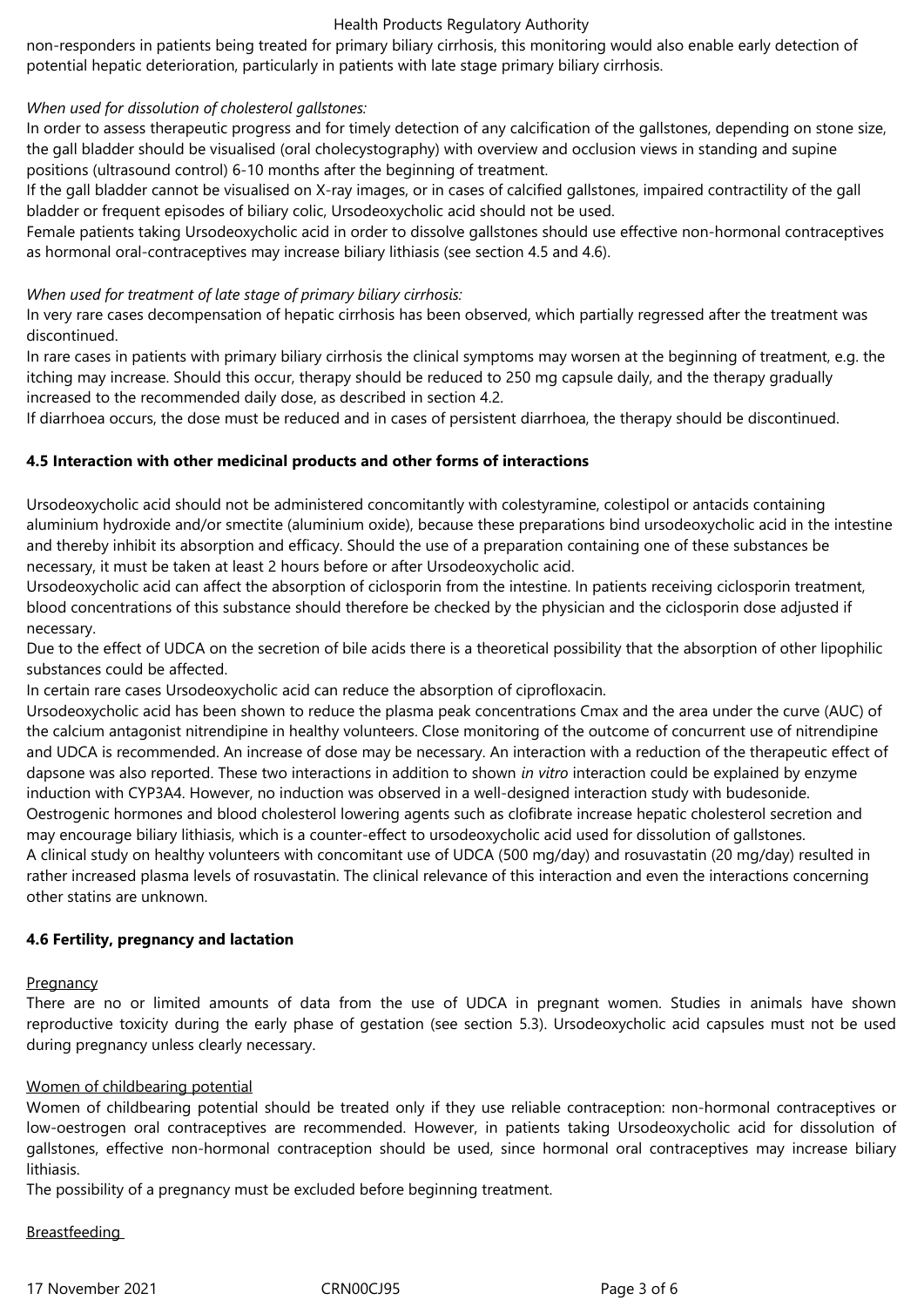#### Health Products Regulatory Authority

According to few documented cases of breastfeeding women, milk levels of UDCA are very low and probably no adverse reactions are to be expected in breastfed infants.

#### **Fertility**

Animal studies did not show an influence of UDCA on fertility (see section 5.3). Human data on fertility effects following treatment with UDCA are not available.

#### **4.7 Effects on ability to drive and use machines**

Ursodeoxycholic acid has no or negligible influence on the ability to drive and use machines.

#### **4.8 Undesirable effects**

The evaluation of undesirable effects is based on the following frequency data: Very common (≥1/10) Common (≥1/100 to < 1/10) Uncommon (≥1/1,000 to < 1/100) Rare (≥1/10,000 to < 1/1,000) Very rare (< 1/10,000) Not known (cannot be estimated from available data)

| <b>System Organ Class</b>              | <b>Frequency</b> | <b>Adverse Reaction</b>                |
|----------------------------------------|------------------|----------------------------------------|
| Gastrointestinal disorders             | Common           | pale stools or diarrhea*               |
|                                        | Very rare        | severe right upper abdominal pain**    |
| Hepatobiliary disorders                | Very rare        | calcification of gallstones            |
|                                        |                  | decompensation of hepatic cirrhosis*** |
| Skin and subcutaneous tissue disorders | Verv rare        | urticaria                              |

\*In clinical trials, reports of pale stools or diarrhoea during ursodeoxycholic acid therapy were common.

\*\*Very rarely, severe right upper abdominal pain has occurred during the treatment of primary biliary cirrhosis

\*\*\*During therapy of the advanced stages of primary biliary cirrhosis, in very rare cases decompensation of hepatic cirrhosis has been observed, which partially regressed after the treatment was discontinued

#### Reporting of suspected adverse reactions

Reporting suspected adverse reactions after authorisation of the medicinal product is important. It allows continued monitoring of the benefit/risk balance of the medicinal product. Healthcare professionals are asked to report any suspected adverse reactions via HPRA Pharmacovigilance

Website: www.hpra.ie

#### **4.9 Overdose**

#### Symptoms

Diarrhoea may occur in cases of overdose. In general, other symptoms of overdose are unlikely because the absorption of UDCA decreases with increasing dose and therefore more is excreted with the faeces.

#### Management

No specific counter-measures are necessary and the consequences of diarrhoea should be treated symptomatically with restoration of fluid and electrolyte balance.

#### *Additional information on special populations:*

Long-term, high-dose UDCA therapy (28-30 mg/kg/day) in patients with primary sclerosing cholangitis (off-label use) was associated with higher rates of serious adverse events.

#### **5 PHARMACOLOGICAL PROPERTIES**

#### **5.1 Pharmacodynamic properties**

Pharmacotherapeutic group: Bile acid preparations, ATC code: A05AA02 and A05B

17 November 2021 CRN00CJ95 Page 4 of 6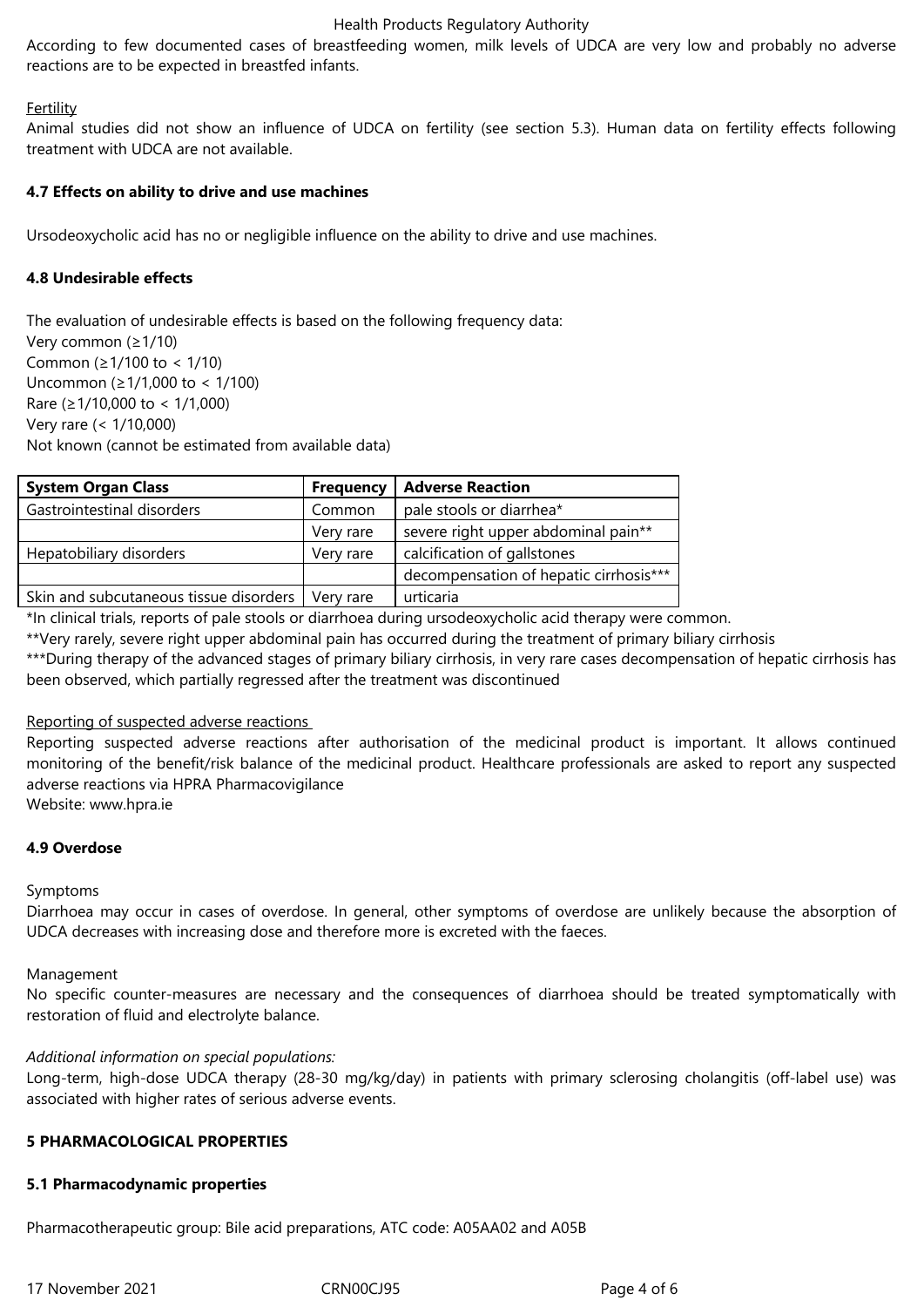# Mechanism of action

UDCA is a bile acid which effects a reduction in cholesterol in biliary fluid primarily by dispersing the cholesterol and forming a liquid-crystal phase.

# Paediatric population

# *Cystic fibrosis.*

From clinical reports long-term experience up to 10 years and more is available with UDCA treatment in paediatric patients suffering from cystic fibrosis associated hepatobiliary disorders (CFAHD). There is evidence that treatment with UDCA can decrease bile duct proliferation, halt progression of histological damage and even reverse hepato-biliary changes if given at early stage of CFAHD. Treatment with UDCA should be started as soon as the diagnosis of CFAHD is made in order to optimize treatment effectiveness.

# **5.2 Pharmacokinetic properties**

UDCA occurs naturally in the body. When given orally it is rapidly and completely absorbed. It is 96-98% bound to plasma proteins and efficiently extracted by the liver and excreted in the bile as glycine and taurine conjugates. In the intestine some of the conjugates are deconjugated and reabsorbed. The conjugates may also be dehydroxylated to lithocholic acid, part of which is absorbed, sulphated by the liver and excreted via the biliary tract.

# **5.3 Preclinical safety data**

# *a) Acute toxicity*

Acute toxicity studies in animals have not revealed any toxic damage.

# *b) Chronic toxicity*

Subchronic toxicity studies in monkeys showed hepatotoxic effects in the groups given high doses, including functional changes (e.g. liver enzyme changes) and morphological changes such as bile duct proliferation, portal inflammatory foci and hepatocellular necrosis. These toxic effects are most likely attributable to lithocholic acid, a metabolite of UDCA, which in monkeys – unlike humans – is not detoxified. Clinical experience confirms that the described hepatotoxic effects are of no apparent relevance in humans.

# *c) Carcinogenic and mutagenic potential*

Long-term studies in mice and rats revealed no evidence of UDCA having carcinogenic potential. In vitro and in vivo genetic toxicology tests with UDCA were negative. The tests with UDCA revealed no relevant evidence of a mutagenic effect.

# *d) Toxicity to reproduction*

In studies in rats, tail malformations occurred after a dose of 2000 mg of ursodeoxycholic acid per kg of body weight. In rabbits, no teratogenic effects were found, although there were embryotoxic effects (from a dose of 100 mg per kg of body weight). UDCA had no effect on fertility in rats and did not affect peri-/post-natal development of the offspring.

# **6 PHARMACEUTICAL PARTICULARS**

# **6.1 List of excipients**

Magnesium stearate Maize starch Silica colloidal anhydrous *Capsule shell:*  Titanium dioxide (E171) Gelatin

# **6.2 Incompatibilities**

Not applicable.

# **6.3 Shelf life**

17 November 2021 CRN00CJ95 Page 5 of 6 3 years.